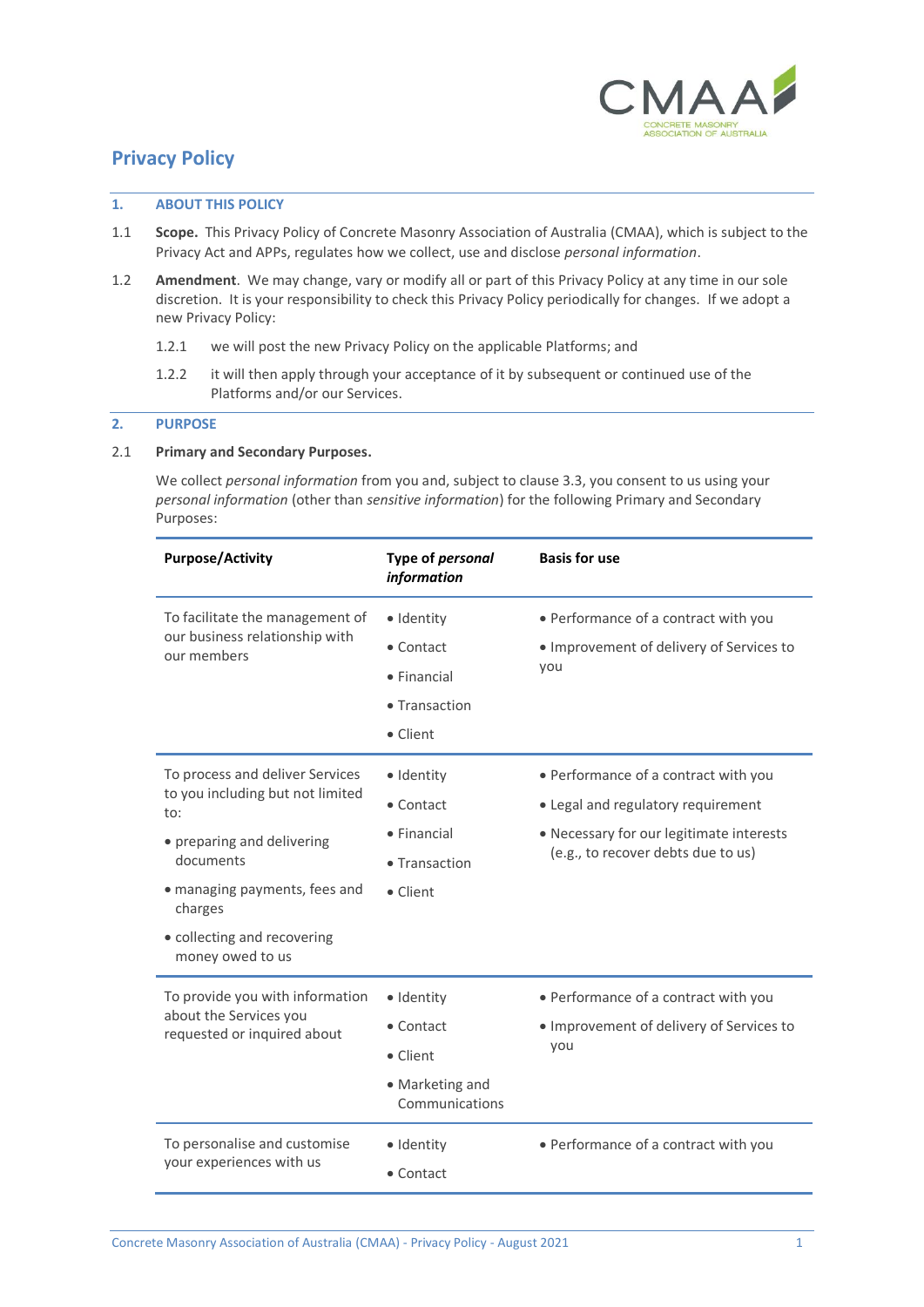| To help us assess an application<br>submitted by you or on your<br>behalf in relation to your<br>employment with CMAA                | • Client<br>• Technical<br>• Marketing and<br>Communications<br>• Profile<br>· Identity<br>• Contact<br>• Client<br>• Technical<br>• Profile | • Performance of a contract with you<br>• Legal and regulatory requirement<br>• Necessary for our legitimate interests<br>(e.g., to determine your suitability for<br>employment with us)<br>• Arranging for payment to you in        |
|--------------------------------------------------------------------------------------------------------------------------------------|----------------------------------------------------------------------------------------------------------------------------------------------|---------------------------------------------------------------------------------------------------------------------------------------------------------------------------------------------------------------------------------------|
|                                                                                                                                      | • Financial                                                                                                                                  | accordance with your employment<br>contract                                                                                                                                                                                           |
| To help us review, manage and<br>enhance our Services and<br>develop insights used in reports<br>or other content developed by<br>us | · Identity<br>• Contact<br>• Client<br>• Technical<br>• Marketing and<br>Communications<br>• Profile                                         | • Necessary for our legitimate interests<br>(e.g., to develop our Services, to grow<br>our business, and to inform our<br>marketing strategy)                                                                                         |
| To run competitions and/or<br>offer additional benefits to<br>clients                                                                | • Marketing and<br>Communications                                                                                                            | • Necessary for our legitimate interests<br>(e.g., to develop our Services, to grow our<br>business, and to inform our marketing<br>strategy)                                                                                         |
| To communicate with you,<br>including by email, mobile and<br>in-application notifications                                           | · Identity<br>• Contact<br>• Profile                                                                                                         | • Performance of a contract with you<br>• Necessary for our legitimate interests<br>(e.g., to resolve any matters that<br>require attention by us in relation to<br>the Services delivered to you and to<br>invite clients to events) |
| To process payments and<br>administer your account,<br>including to send you account<br>related reminders                            | · Identity<br>• Contact<br>• Financial<br>• Transaction<br>• Client                                                                          | • Legal and regulatory requirement<br>• Necessary for our legitimate interests<br>(e.g., to recover debts due to us)                                                                                                                  |
| To investigate any complaints<br>about or made by you, or if we<br>have reason to suspect you<br>have breached any relevant<br>terms | · Identity<br>• Contact<br>• Financial                                                                                                       | • Legal and regulatory requirement<br>• Necessary for our legitimate interests<br>(e.g., to ensure that we continue to                                                                                                                |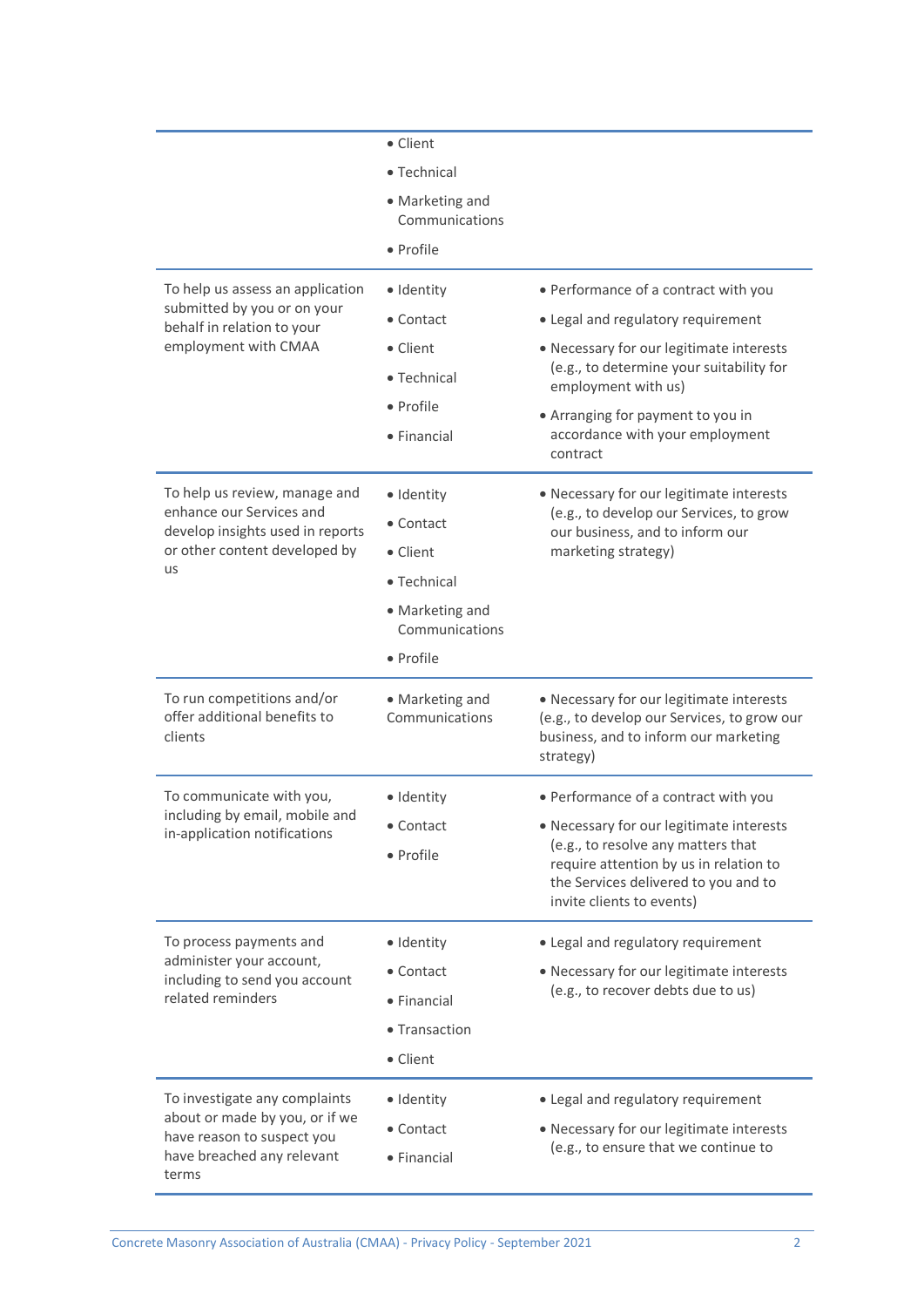|                                                            | • Transaction<br>• Client         | deliver Services in accordance with<br>industry best-practice)                 |
|------------------------------------------------------------|-----------------------------------|--------------------------------------------------------------------------------|
| To do anything else as required<br>or permitted by any law | • Identity<br>$\bullet$ Contact   | • Legal and regulatory requirement<br>• Necessary for our legitimate interests |
|                                                            | $\bullet$ Financial               | • Improvement of delivery of Services to<br>you                                |
|                                                            | • Transaction                     |                                                                                |
|                                                            | • Client                          |                                                                                |
|                                                            | $\bullet$ Technical               |                                                                                |
|                                                            | • Marketing and<br>Communications |                                                                                |
|                                                            | • Profile                         |                                                                                |

### **3. WHAT WE COLLECT**

- 3.1 **Personal Information.** *Personal information* we collect about you may include identification information such as your name, address, email address, phone number(s), financial and payment information and such other information necessary or convenient for delivering our Services. We also may collect additional information as part of our collection of Identity, Contact, Financial, Transaction, Technical, Marketing and Communications, Member and Profile information used for the Primary and Secondary Purposes.
- 3.2 **Other information.** We may collect, and you consent to us collecting, information relating to you that is not *personal information*, such as data relating to your activity on our Platforms, including:
	- 3.2.1 the Internet Protocol address or MAC address and a component of the domain name used (e.g., .com or .net);
	- 3.2.2 the type of browser and operating system you used;
	- 3.2.3 the date and time you visited our Platforms;
	- 3.2.4 the web pages you accessed at our Website;
	- 3.2.5 the time spent on individual pages and our Website overall;
	- 3.2.6 which files you downloaded;
	- 3.2.7 information about your device and Internet connections using cookies;
	- 3.2.8 when using social media, any information that you allow the social media site to share; and
	- 3.2.9 information regarding your dealings with us, including feedback and insights; and
	- 3.2.10 information regarding your past or current employment if you apply for employment with us, interact with us on behalf of your employer, or apply to volunteer with us.
- <span id="page-2-0"></span>3.3 **Sensitive information.** We will only collect, hold, use or disclose any *sensitive information* about you with your consent or if you volunteer such *sensitive information* to us. If we collect or hold your *sensitive information* in accordance with this clause, we may disclose such *sensitive information* to our Related Bodies Corporate. However, neither we nor our Related Bodies Corporate may use or disclose your *sensitive information* to any Third Party except as required or permitted by law.

### **4. HOW WE COLLECT**

4.1 **How we collect**. Your *personal information* may be collected: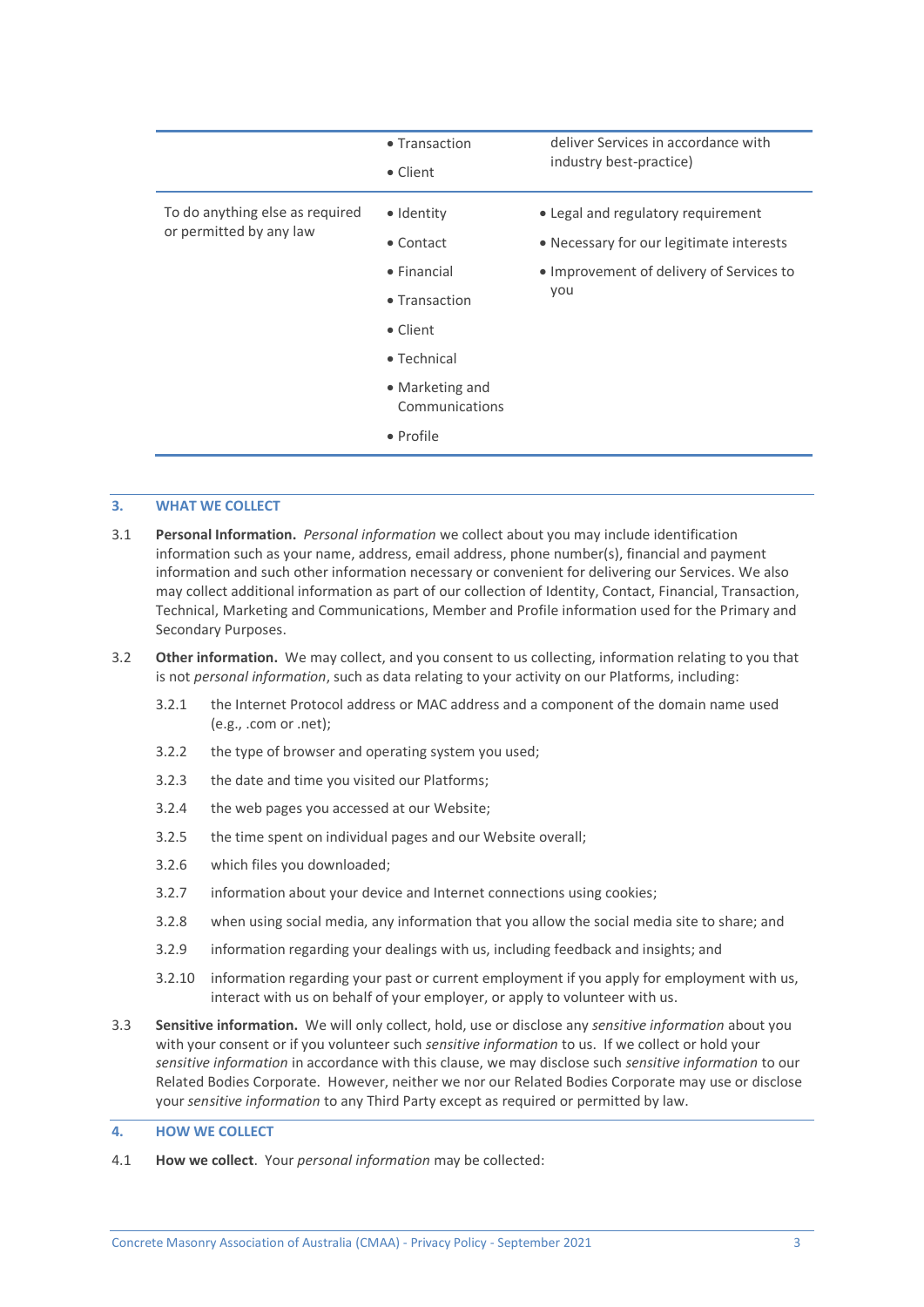- 4.1.1 when you complete an application, register for or attend an event, download a document, or similar form via our Platforms or otherwise;
- 4.1.2 when you contact us to submit a query or request;
- 4.1.3 when you post information or otherwise interact with the Platforms;
- 4.1.4 when you participate in one of our surveys;
- 4.1.5 from publicly available sources of information;
- 4.1.6 from government regulators, law enforcement agencies and other government entities;
- 4.1.7 from business contacts, external service providers and suppliers; or
- 4.1.8 by other means reasonably necessary.
- 4.2 **Third party collection**. If we collect any *personal information* about you from someone other than you, to the extent not already set out in this Privacy Policy, we will inform you of the fact that we will collect, or have collected, such information and the circumstances of that collection before, at or as soon as reasonably practicable after we collect such *personal information*.
- 4.3 **Authority**. If you provide us with the *personal information* of another individual, without limiting any other provision of this Privacy Policy, you acknowledge and agree that the other individual:
	- 4.3.1 has authorised you to provide their *personal information* to us; and
	- 4.3.2 consents to us using their *personal information* in order for us to provide our Services.
- 4.4 **Unsolicited information**. If we receive unsolicited *personal information* about you that we could not have collected in accordance with this Privacy Policy and the Privacy Act, we will, within a reasonable period, destroy or de-identify such information received.
- 4.5 **Anonymity**. If you would like to access any of our Services on an anonymous or pseudonymous basis, we will take reasonable steps to comply with your request, however:
	- 4.5.1 you may be precluded from taking advantage of some or all of our Services; and
	- 4.5.2 we will require you to identify yourself if:
		- a) we are required by law to deal with individuals who have identified themselves; or
		- b) it is impracticable for us to deal with you if you do not identify yourself.
- 4.6 **Destruction**. We will destroy or de-identify your *personal information* if:
	- 4.6.1 the purpose for which we collected the *personal information* from you no longer exists or applies; or
	- 4.6.2 you request us to destroy your *personal information*,

and we are not required by law to retain your personal information.

- 4.7 **Cookies.** We may use 'cookie' technology to assist us to determine in the aggregate the total number of visitors to the Platforms on an ongoing basis and the types of internet browsers and operating systems used by users of the Platforms. This information is used to enhance the usability and functionality of our Platforms and for marketing, advertising and analytic purposes.
- 4.8 **Social Media Platforms.** We use Facebook, Instagram and LinkedIn and may from time to time use other social media tools.

# **5. USE**

- 5.1 **Primary use**. We will only use and disclose your *personal information*:
	- 5.1.1 for purposes which are related to the Primary and Secondary Purposes; or
	- 5.1.2 if we otherwise get your consent to do so,

in accordance with this Privacy Policy and the Privacy Act.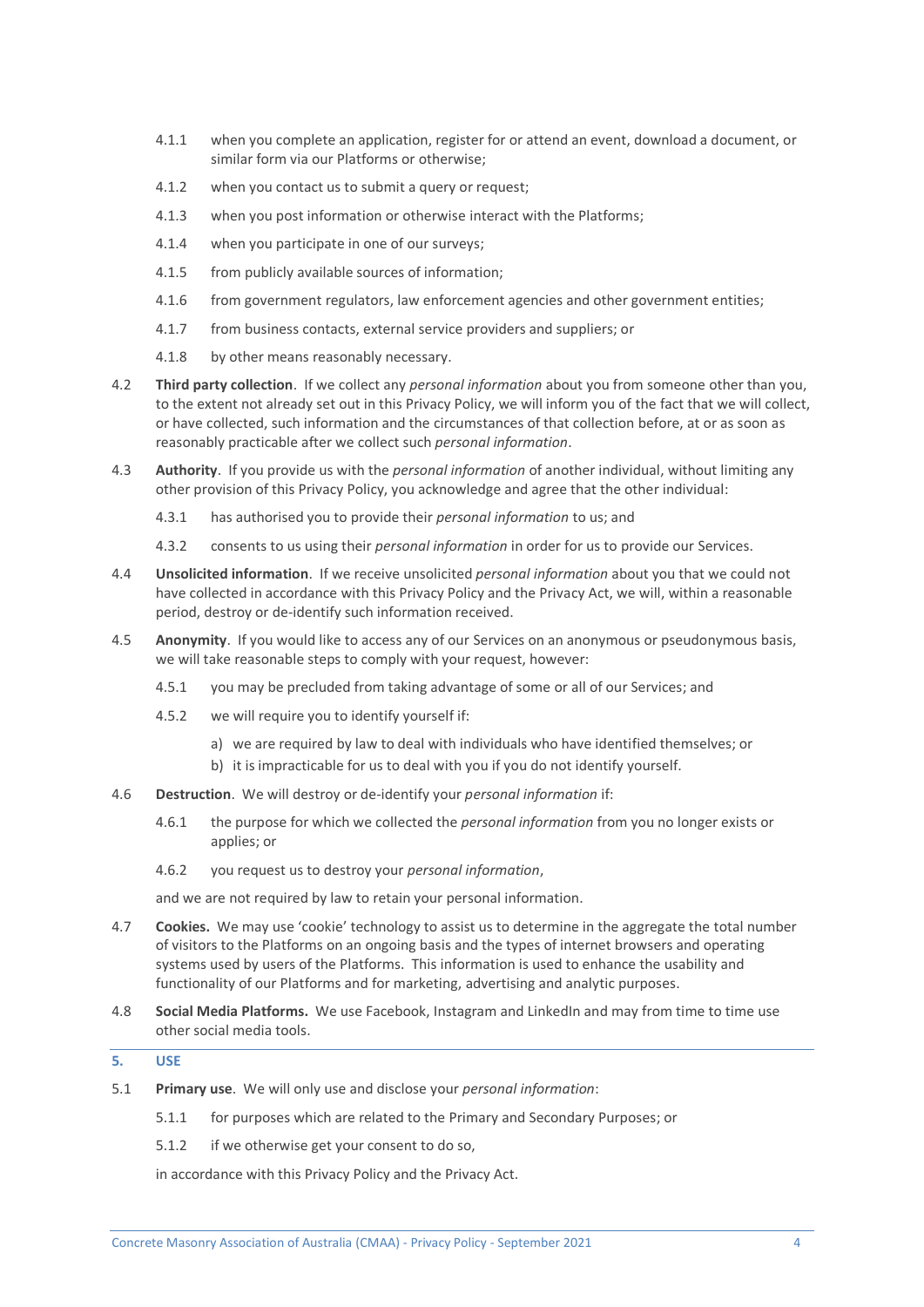- 5.2 **Reasonable uses.** We will not use your *personal information* for any purpose for which you would not reasonably expect us to use your *personal information*.
- 5.3 **Third parties.** We will not sell, trade, rent or licence your *personal information* to third parties.
- 5.4 **Direct marketing**. We will offer you a choice as to whether you want to receive direct marketing communications about our Services. If you choose not to receive these communications, we will not use your *personal information* for this purpose.
- 5.5 We will otherwise only use or disclose your *personal information* for the purposes of direct marketing if:
	- 5.5.1 we collected the information from you;
	- 5.5.2 it is reasonable in the circumstances to expect that we would use or disclose the information for direct marketing purposes;
	- 5.5.3 we provide you with a simple means to 'opt-out' of direct marketing communications from us; and
	- 5.5.4 you have not elected to 'opt-out' from receiving such direct marketing communications from us.
- 5.6 **Opt-out.** You may opt out of receiving such communications by contacting us using our contact details set out at clause [11.](#page-7-0)

#### **6. DISCLOSURE**

- 6.1 **How we disclose**. We may disclose *personal information* and you consent to us disclosing such *personal information* to:
	- 6.1.1 Third Party Service Providers who perform functions or provide Services on our behalf;
	- 6.1.2 relevant regulatory bodies in the industry in which we or you operate;
	- 6.1.3 our professional advisors, including our accountants, auditors and lawyers;
	- 6.1.4 our Related Bodies Corporate;
	- 6.1.5 persons authorised by you to receive information held by us;
	- 6.1.6 a government authority, law enforcement agency, pursuant to a court order or as otherwise required by law; or
	- 6.1.7 a party to a transaction involving the sale of our business or its assets.
- 6.2 **Overseas disclosure**. We may in some circumstances send your *personal information* to overseas recipients to enable us to provide our Services to you.
- 6.3 **Overseas recipients.** Overseas recipients that may handle or process your data include (but are not limited to) the server hosts of our email services, cloud storage services and the Platforms.
- 6.4 **Reasonable protections.** If we send your *personal information* to overseas recipients, we will take such steps as are reasonable in the circumstances to ensure there are arrangements in place to protect your *personal information* as required by the APPs.
- 6.5 **GDPR.** If we become aware that you are a citizen of, or are located within, the European Union at the time at which we collect *Personal Data* about you, or at the time at which we propose to transfer *Personal Data* about you overseas, we will take steps to ensure that we comply with Articles 45 to 49 of the GDPR in relation to the transfer of your *Personal Data* overseas. However, you acknowledge that as we conduct our business from and predominantly within Australia, you are required to provide us with written notice of our need to comply with the GDPR in relation to your *Personal Data* if you wish for us to take steps that are not already set out in this Privacy Policy.

# **7. ACCESS + CORRECTION**

7.1 **Access**. If you require access to your *personal information*, please contact us using our contact details set out at clause [11.](#page-7-0) You may be required to put your request in writing and provide proof of identity.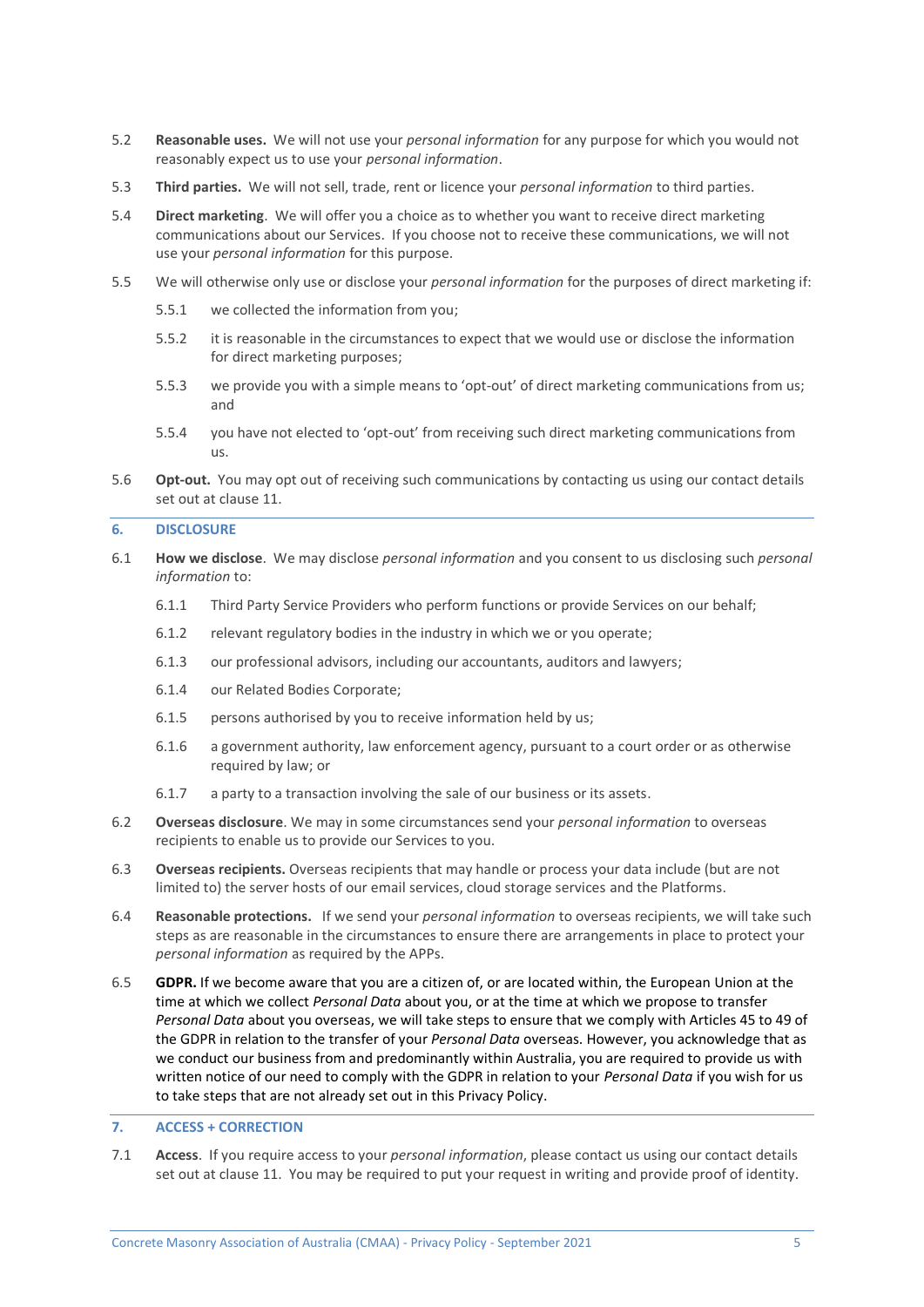- 7.2 **Exceptions.** We are not obliged to allow access to your *personal information* if:
	- 7.2.1 it would pose a serious threat to the life, health or safety of any individual or to the public;
	- 7.2.2 it would have an unreasonable impact on the privacy of other individuals;
	- 7.2.3 the request for access is frivolous or vexatious;
	- 7.2.4 it relates to existing or anticipated legal proceedings between you and us and would not ordinarily be accessible by the discovery process in such proceedings;
	- 7.2.5 it would reveal our intentions in relation to negotiations with you in a way that would prejudice those negotiations;
	- 7.2.6 it would be unlawful;
	- 7.2.7 denying access is required or authorised by or under an Australian law or a court/tribunal order;
	- 7.2.8 we have reason to suspect that unlawful activity, or misconduct of a serious nature relating to our functions or activities has been, is being or may be engaged in and giving access would be likely to prejudice the taking of appropriate action in relation to the matter;
	- 7.2.9 it would likely prejudice one or more enforcement related activities conducted by, or on behalf of, an enforcement body;
	- 7.2.10 it would reveal commercially sensitive information; or
	- 7.2.11 a relevant law provides that we are not obliged to allow access to your *personal information* (e.g., the GDPR).
- 7.3 **Response to access request.** If you make a request for access to *personal information*, we will:
	- 7.3.1 respond to your request within a reasonable period after the request is made; and
	- 7.3.2 if reasonable and practicable, give access to the personal information as requested.
- 7.4 **Refusal of access.** If we refuse to give access to the *personal information*, we will give you a written notice that sets out at a minimum:
	- 7.4.1 our reasons for the refusal (to the extent it is reasonable to do so); and
	- 7.4.2 the mechanisms available to complain about the refusal.
- 7.5 **Correction.** We request that you keep your *personal information* as current as possible. If you feel that information about you is not accurate or your details have or are about to change, you can contact us using our contact details set out at clause [11](#page-7-0) and we will correct or update your *personal information*.
- 7.6 **Response to correction request.** If you otherwise make a request for us to correct your *personal information*, we will:
	- 7.6.1 respond to your request within a reasonable period after the request is made; and
	- 7.6.2 if reasonable and practicable, correct the information as requested.
- 7.7 **Refusal to correct.** If we refuse a request to correct *personal information*, we will:
	- 7.7.1 give you a written notice setting out the reasons for the refusal and how you may make a complaint; and
	- 7.7.2 take reasonable steps to include a note with your *personal information* of the fact that we refused to correct it.
- 7.8 **Restriction.** If you are a citizen of, or are located within, the European Union at the time at which we collect *Personal Data* about you, or at the time at which you make a relevant request, we will take steps to ensure that we comply with a request by you to restrict the use of your *Personal Data* pursuant to Article 18 of the GDPR. You acknowledge that, depending on the nature of the restriction you request, we may be unable to provide you with some or all of our Services (or any part of any Service) if we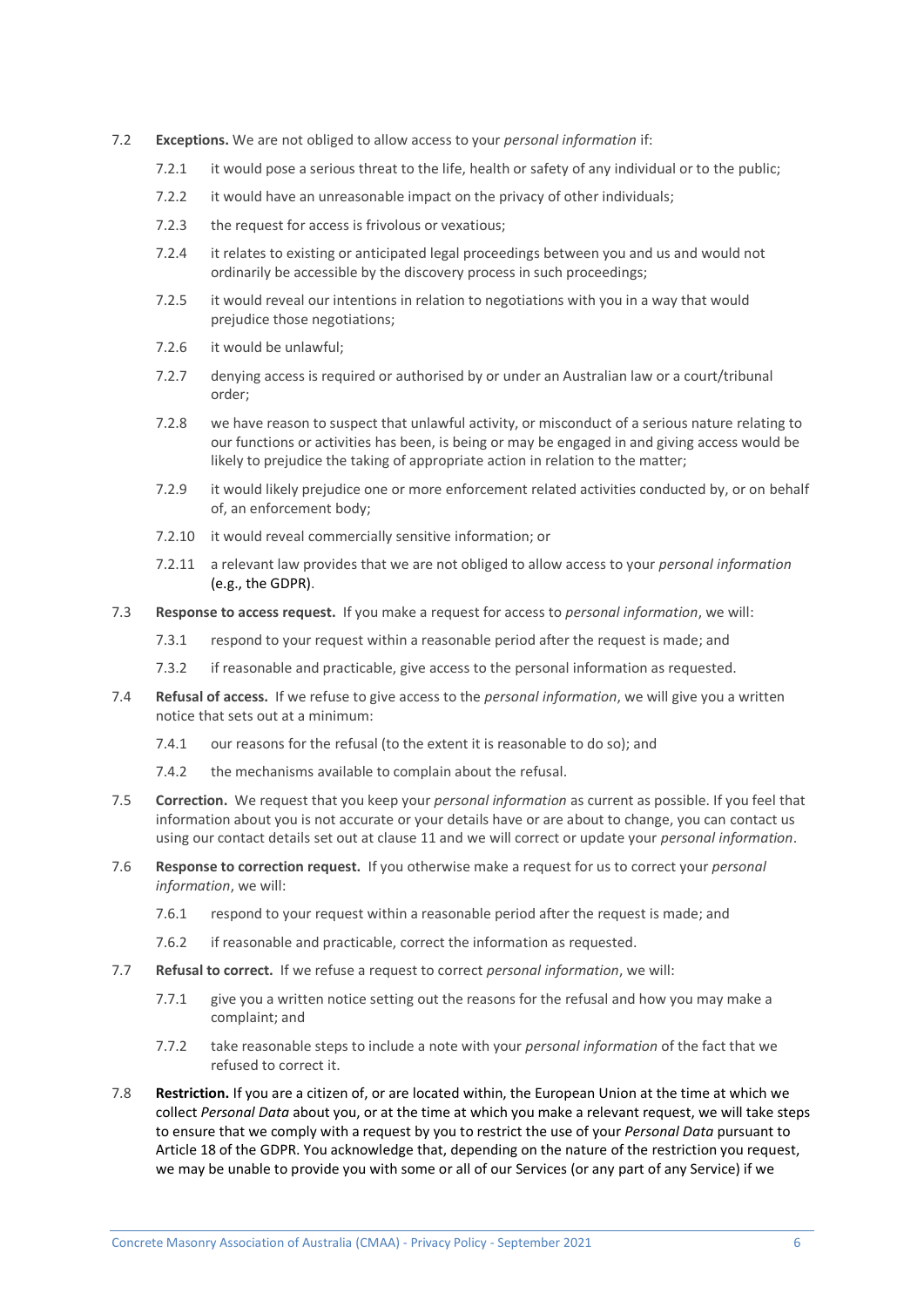comply with your request. In such circumstances, we will advise you of our inability to provide or continue to provide you with the relevant Services, and if you confirm that you would like us to proceed with your request, we may terminate a relevant agreement or other document with you in relation to our Services.

### **8. SECURITY + PROTECTION**

- 8.1 **Reasonable protections.** In relation to all *personal information*, we will take all reasonable steps to:
	- 8.1.1 ensure that the *personal information* we collect is accurate, up to date and complete;
	- 8.1.2 ensure that the *personal information* we hold, use or disclose is, with regard to the relevant purpose, accurate, up to date, complete and relevant; and
	- 8.1.3 protect *personal information* from misuse, loss or unauthorised access and disclosure.
- 8.2 **Security.** We store your *personal information* on a secure server behind a firewall and use security software to protect your *personal information* from unauthorized access, destruction, use, modification or disclosure. Only Authorised Personnel may access your *personal information* for the purposes of disclosure set out in clause 6 above.
- 8.3 **Obligation to notify.** Please contact us immediately if you become aware of or suspect any misuse or loss of your *personal information*.

### **9. DATA BREACHES**

- 9.1 **Compliance.** We are required to comply with the Notifiable Data Breaches scheme under Part IIIC of the Privacy Act.
- 9.2 **Investigation and assessment.** If we become aware that a Data Breach in respect of *personal information* held by us may have occurred, we will:
	- 9.2.1 investigate the circumstances surrounding the potential Data Breach to determine whether a Data Breach has occurred; and
	- 9.2.2 if a Data Breach has occurred, carry out a reasonable and expeditious assessment of whether there are reasonable grounds to believe that the relevant circumstances amount to an *eligible data breach*.
- 9.3 **Undertaking.** If we become aware that there has been an *eligible data breach* in respect of *personal information* held by us, and the *personal information* relates to you or you are at risk from the *eligible data breach*, we will ensure that either we, or a relevant APP entity that is the subject of the same *eligible data breach*:
	- 9.3.1 prepare a statement that complies with subsection 26WK (3) of the Privacy Act;
	- 9.3.2 provide a copy of the statement to the Office of the Australian Information Commissioner (**OAIC**); and
	- 9.3.3 if it is practicable, notify you of the contents of the statement, or otherwise publish a copy of the statement on the Website and take reasonable steps to publicise the contents of the statement, as soon as practicable after the completion of the preparation of the statement.

### **10. COMPLAINTS**

- 10.1 **Complaint.** If you have a complaint about how we collect, use, disclose, manage or protect your *personal information*, or consider that we have breached the Privacy Act or APPs, please contact us using our contact details below. We will respond to your complaint within 14 days of receiving the complaint.
- 10.2 **Response and resolution.** Once the complaint has been received, we may resolve the matter in a number of ways:
	- 10.2.1 **Request for further information:** We may request further information from you. Please provide us with as much information as possible, including details of any relevant dates and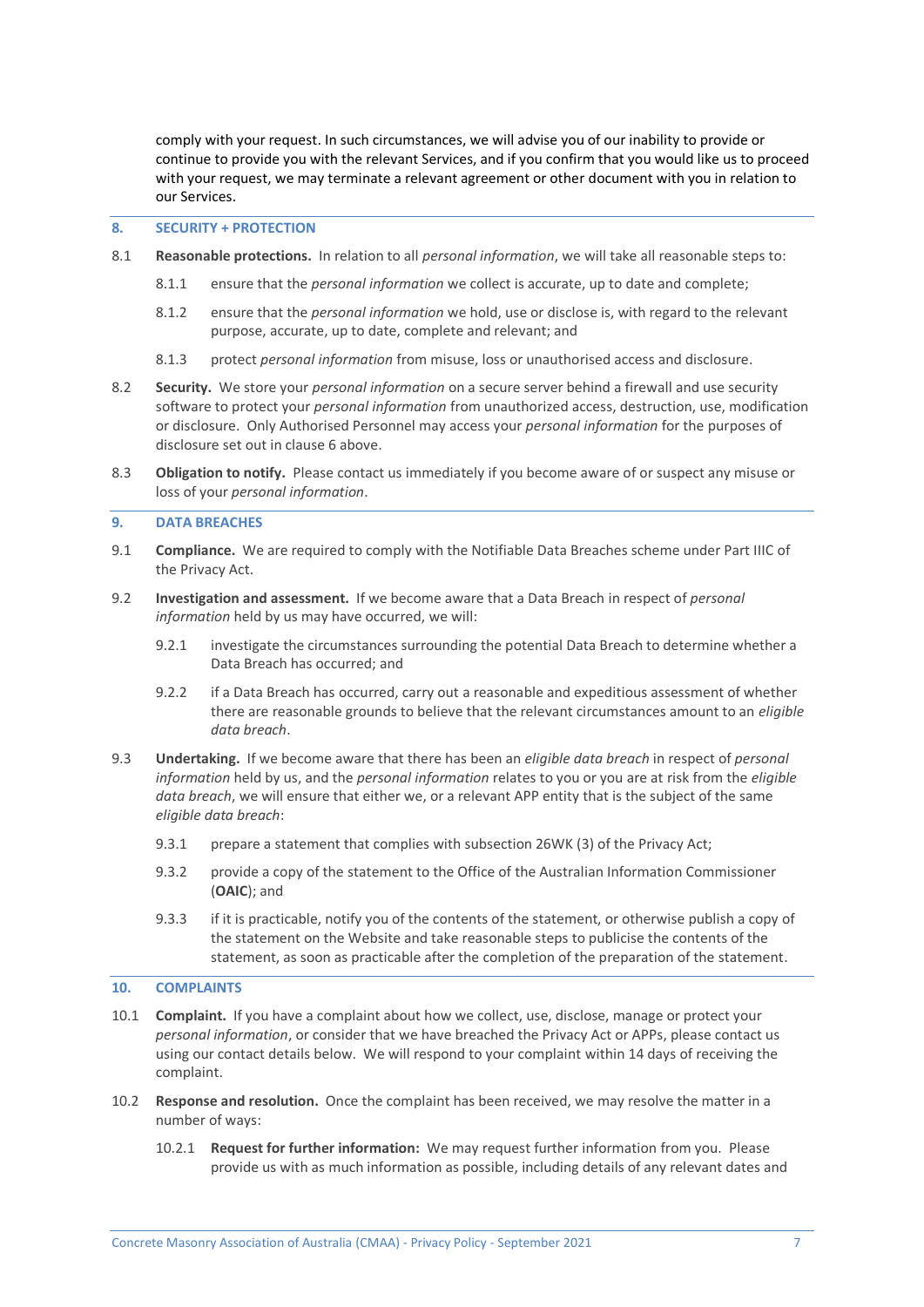documentation. This will enable us to investigate the complaint and determine an appropriate solution.

- 10.2.2 **Discuss options:** We will discuss options for resolution with you and if you have suggestions about how the matter might be resolved you should raise these with our Privacy Officer.
- 10.2.3 **Investigation:** Where necessary, the complaint will be investigated. We will try to do so within a reasonable time frame. It may be necessary to contact others in order to proceed with the investigation. This may be necessary in order to progress your complaint.
- 10.2.4 **Conduct of our employees:** If your complaint involves the conduct of our employees we will raise the matter with the employees concerned and seek their comment and input in the resolution of the complaint.
- 10.3 **Notice of decision.** After investigating the complaint, we will give you a written notice about our decision.
- 10.4 **OAIC.** You are free to lodge a complaint directly with the OAIC online, by mail, fax or email. For more information, please visit the OAIC website at *oaic.gov.au*.

### <span id="page-7-0"></span>**11. CONTACT**

11.1 **Contact.** Please forward all correspondence in respect of this Privacy Policy to:

Privacy Officer Concrete Masonry Association of Australia (CMAA) Level 7, 154 Pacific Highway St Leonards NSW 2065 Australia

Phone: +61 2 8448 5500 Email: info@cmaa.com.au

### **12. INTERPRETATION + DEFINITIONS**

- 12.1 **Personal pronouns:** Except where the context otherwise provides or requires:
	- 12.1.1 the terms **we**, **us** or **our** refers to **CMAA**; and
	- 12.1.2 the terms **you** or **your** refers to a user of the Platforms and/or a customer to whom we provide the Services or any other person from whom we collect *personal information* or data directly or indirectly.
- 12.2 Terms italicised and defined in the Privacy Act have the meaning given to them in the Privacy Act.
- 12.3 **Defined terms:** In this Privacy Policy unless otherwise provided, the following terms shall have their meaning as specified:

**CMAA** means Concrete Masonry Association of Australia of Level 7, 154 Pacific Highway, St Leonards NSW 2065, Australia.

**APPs** means any of the Australian Privacy Principles set out in Schedule 1 of the Privacy Act.

**Authorised Personnel** means any **CMAA** employee or any Third-Party Service Provider who has been duly authorised by us to access your *personal information*.

**Member information** includes information about how you use our Website, as well as *personal information* which can include Identity, Contact, Financial, Transaction and Profile information of you, beneficiaries, employees or employers, or other third persons about whom we need to collect *personal information* by law, or under the terms of a contract we have with you.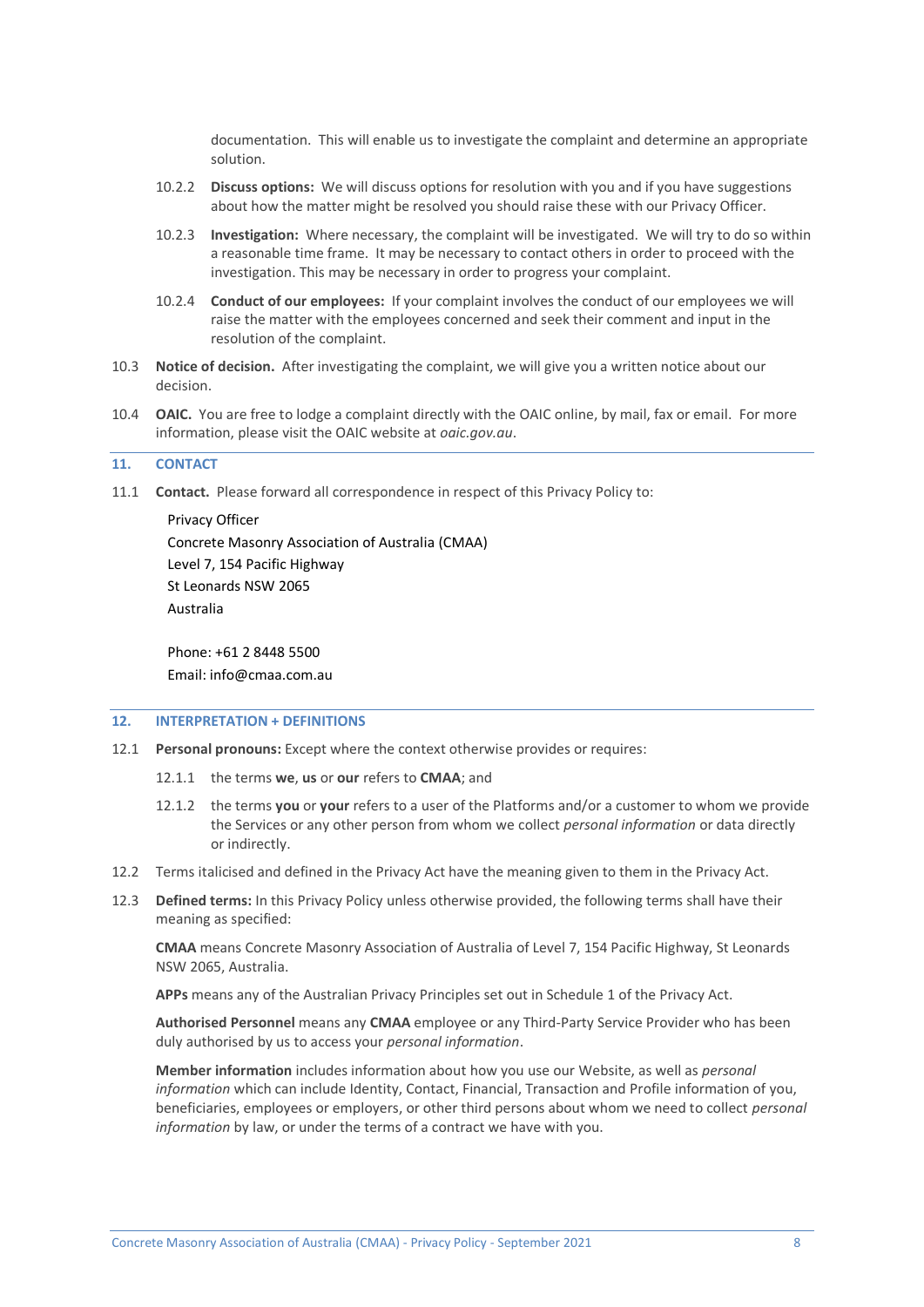**Contact information** includes billing address, postal address, email address and telephone numbers (these details may relate to your work or to you personally, depending on the nature of our relationship with you or the company that you work for).

**Data Breach** means unauthorised access, modification, use, disclosure, loss, or other misuse of *personal information* held by us.

**Financial information** includes bank account and other payment method details.

### **GDPR** means *Regulation (EU) 2016/679 of the European Parliament and of the Council of April 27th, 2016* (most commonly referred to as the General Data Protection Regulation or GDPR).

**Identity information** includes first name, maiden name, last name, username or similar identifier, marital status, title, date of birth, gender, your job function, your employer or department.

**Marketing and Communications information** includes your preferences in receiving marketing from us and your communication preferences. This may include information about events to which you or your colleagues are invited, and your *personal information* and preferences to the extent that this information is relevant to organising and managing those events (for example, your dietary requirements).

**Personal Data** (as defined under Article 4 of the GDPR) means any information relating to an identified or identifiable natural person. An identifiable natural person is one who can be identified, directly or indirectly, in particular by reference to an identifier such as a name, an identification number, location data, an online identifier or to one or more factors specific to the physical, physiological, genetic, mental, economic, cultural or social identity of that natural person.

**Platforms** means all or any of the relevant platforms, electronic interfaces and websites that are owned, provided and/or operated from time to time by us (including but not limited to the Website), regardless of how those websites are accessed by users (including via the internet, mobile phone, mobile applications or any other device or other means).

**Primary and Secondary Purposes** means the primary and secondary purposes stated at claus[e 2.1.](#page-0-0)

**Privacy Act** means the *Privacy Act 1988* (Cth) as amended from time to time.

**Privacy Policy** means this privacy policy as amended from time to time.

**Profile information** includes your username and password, your interests, preferences, feedback, survey responses and all other information you provide through your use of the Services, or otherwise through your contact or correspondence with us.

**Related Bodies Corporate** has the meaning given to that term in section 50 of the *Corporations Act 2001* (Cth).

**Services** includes membership services, and other services advertised on our Website from time to time.

**Technical information** includes (as relevant):

- (a) The Internet protocol (IP) address or MAC address used to connect your computer to the Internet, your login information, browser type and version, time zone setting, browser plug-in types and versions, operating system and platform;
- (b) Information about your visit to our Website, such as the full Uniform Resource Locators (URL), clickstream to, through and from our Website (including date and time), services viewed or searched for, page response times, download errors, length of visits to certain pages, page interaction information (such as scrolling, clicks, and mouse-overs), methods used to browse away from a page, any phone number used to call our central switchboard number, and direct dials or social media handles used to connect with our fee earners or other employees; and
- (c) Location data which we may collect through our Website and which provides your real-time location in order to provide location services (where requested or agreed to by you) to deliver content or other services that are dependent on knowing where you are. This information may